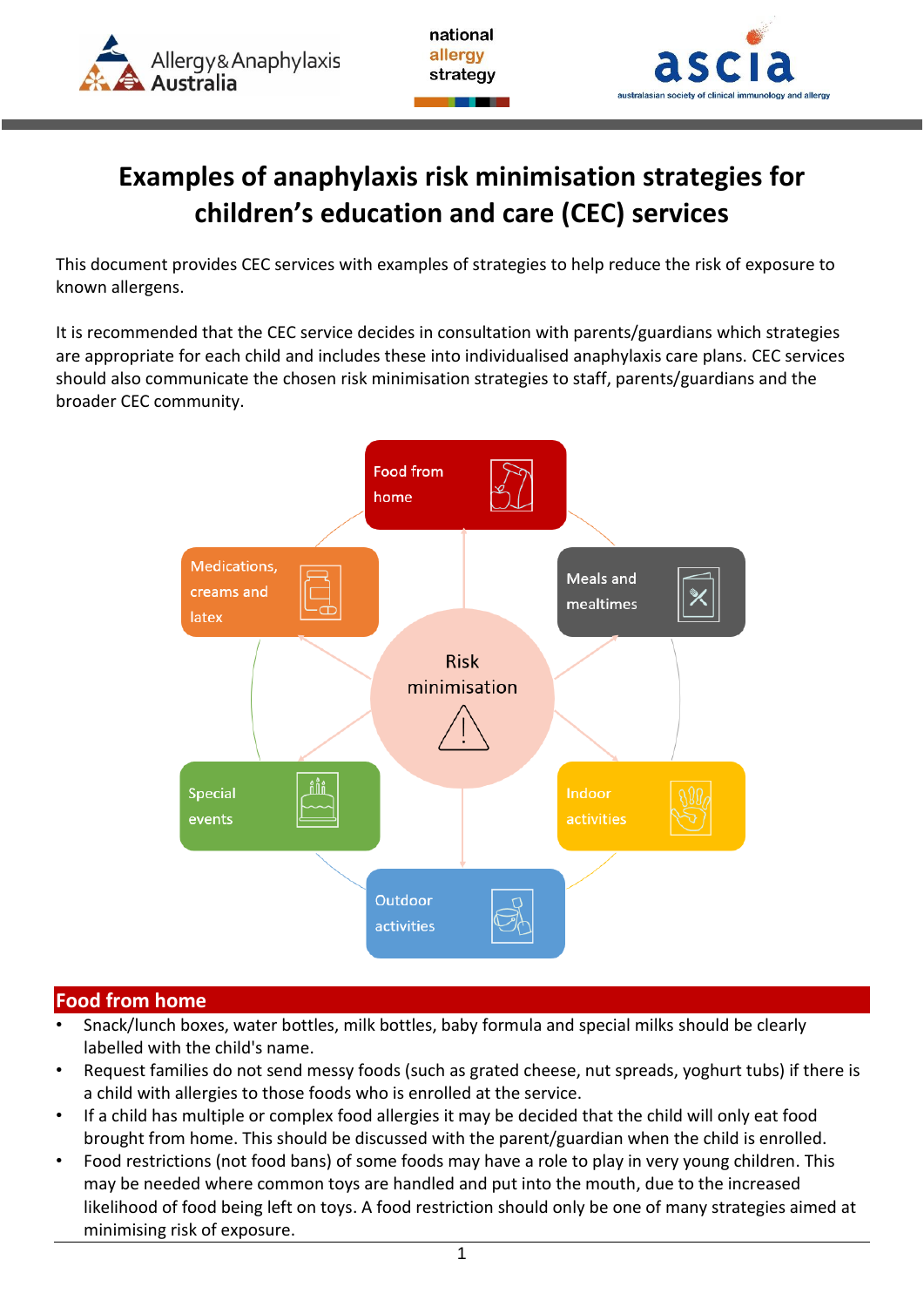#### **Meals and mealtime supervision**

- In cases where children are very young (infants, toddlers) CEC services may choose to have allergenrestricted spaces for children with food allergies to eat, for example, with no egg or cow's milk (dairy). If this is implemented, children with food allergy should still be able to sit with their peers.
- CEC services may choose to exclude foods containing peanuts and tree nuts (such as cashew, hazelnut and almond) in their menu as these are not essential (core) foods and can be eaten at home. Foods which are core foods in the diet such as wheat, cow's milk (dairy) and egg cannot be removed in CEC services.
- Discuss menu options and products available with parents/guardians of children with food allergy.
- For children with multiple food allergies, it may be necessary to have food and drinks for the child that are checked by parents/guardians. Alternatively, the parents/guardians can provide some or all of the food for their child.
- It is suggested that all staff preparing and serving food to children undertake All about Allergens for [CEC](http://www.foodallergytraining.org.au/) online training so they understand how to avoid cross contamination during storing, handling, preparing and serving food.
- Prepare food for children with food allergy first so their food does not come into contact with other foods being prepared. If the food is to be stored before it is given to the child, it must be clearly labelled with the child's name and placed in an enclosed container or covered to avoid any contact with other food being stored.
- Use easily identified plates, bowls, cups, bottles, cutlery and utensils, using colour and/or a sticker, as well as the child's name. This means staff and children with food allergy can easily identify their food and drink.
- Thorough washing of kitchen equipment with hot, soapy water is needed to remove food allergens.
	- When preparing food, clean/separate utensils should be used.
	- If shared utensils are used, they should be washed in hot soapy water or the dishwasher to remove traces of potential allergens.
- Foods with precautionary allergen labelling statements (such as "may contain traces of…") should not be provided to children allergic to specific foods. They can still be given to other children at the CEC service who do not have those specific food allergies.
- Staff supervision is essential at meal and snack times. Where possible, have two staff members check that children with food allergy are given the right food.
	- If used, have a separate highchair for children with food allergy where possible. This highchair needs to be thoroughly cleaned between children as different children may be allergic to different foods.
	- Ensure that children do not have access to toys while they are eating.
- All children should wash their hands before eating.
	- Baby wipes can be used to remove allergens from hands (and faces) if running water and soap is not available.
	- Hand sanitiser should not be used as a substitute to washing hands with soap and water as it does not remove allergens.
- Children should always be seated to eat and drink, including babies and toddlers with milk bottles or drinking cups.
	- Holding babies while they drink their milk can prevent spills.
	- Using cups with lids will reduce the risk of spills.
	- Be careful when serving milk (dairy) products that tend to splatter. Foods such as yoghurt tubs and pouches can be avoided to reduce the risk of milk being splattered on surfaces such as tables and chairs.
- Children with food allergy should not share, or eat from each other's plates, bowls, cups, bottles or cutlery.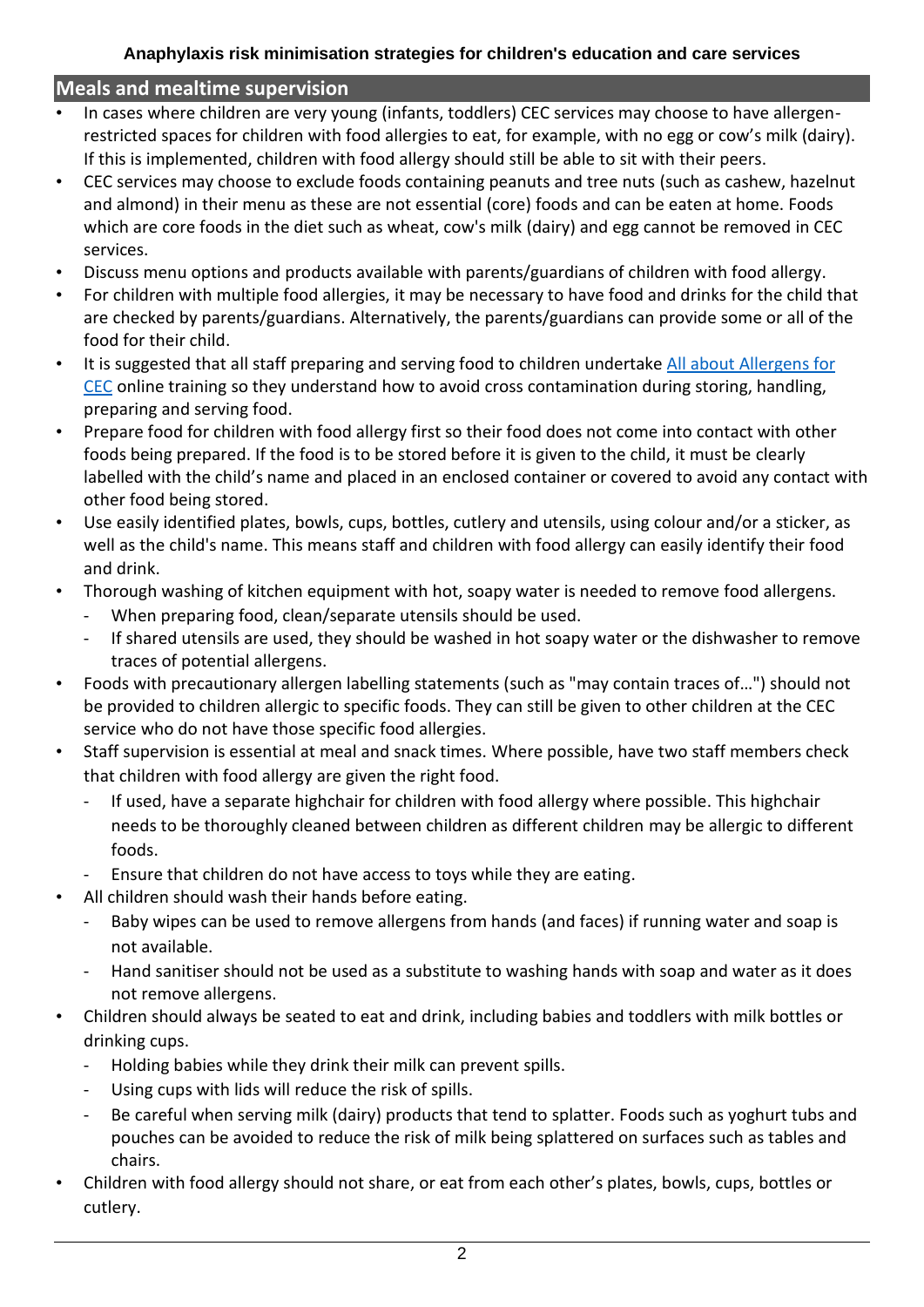- If using shared platters (such as fruit), give children with food allergy their own separate platter or plate to serve themselves from.
- Supervision of children eating is essential, particularly for children with food allergies. However, children who have food allergies should **not** be isolated from their peers.
- Cleaning:
	- Thoroughly wipe down surfaces of tables, chairs and highchairs, with hot soapy water after meals.
	- Clean up food and drink spills immediately.
	- Clean up posits/vomit quickly and thoroughly as they can contain food allergens.
	- Use disposable paper towels where possible. If cloths are used, machine wash cloths before using again.

## **Indoor activities**

- Young children often put their fingers in their mouth, eyes or up their nose, so minimising exposure to food allergens during everyday activities (not just mealtimes) is important.
- Games and activities should not involve the use of any foods that children are allergic to.
- Cooking activities can present a risk to children with food allergy as common allergens such as milk, egg, wheat are often ingredients.
- When cooking or doing activities containing food, talk to parents/guardians well in advance. Where possible known allergens should be substituted with suitable ingredients - parents/guardians of children with food allergy can provide advice.
- Wash toys and equipment regularly with hot soapy water. Wind toys and instruments (such as whistles, recorders) are high risk and are best avoided in CEC settings.
- Avoid using recycled craft items that could contain food allergens (such as empty plastic milk bottles, egg cartons, cereal boxes, empty peanut and tree nut butter jars, ice cream containers).
- Activities such as face painting or mask making (when moulded on the face of the child), should be discussed with parents/guardians prior to the activity, as products used may contain food allergens such as peanut, tree nut, wheat, milk or egg.
- Some materials (such as play dough) can contain food allergens.
	- Discuss options with parents/guardians of children with wheat allergy (such as using wheat-free flour).
	- Check that nut oils have not been used in the manufacturing process.
	- If a child with food allergy is unable to use the play dough, provide an alternative material for the child to use and ensure adequate supervision to avoid cross contamination.

## **Outdoor activities**

## **Insect allergy**

- Ensure children with insect allergy wear shoes when outside.
- Have bee and wasp nests removed by a professional.
- Consider poisoning of ant nests if there are children with ant allergy attending (this should only be done when children are not at the centre).
- Cover outdoor bins as they attract insects.
- Be aware of bees around water and in grassed or garden areas.
- Keep lawns and clover mowed.
- When purchasing plants, consider those less likely to attract bees and wasps (such as non-flowering plants).
- Specify play areas that are lower risk away from garden beds, flowering plants, water, or garbage storage areas.
- Do not have open drink containers outside, particularly those containing sweet drinks, as they may attract stinging insects.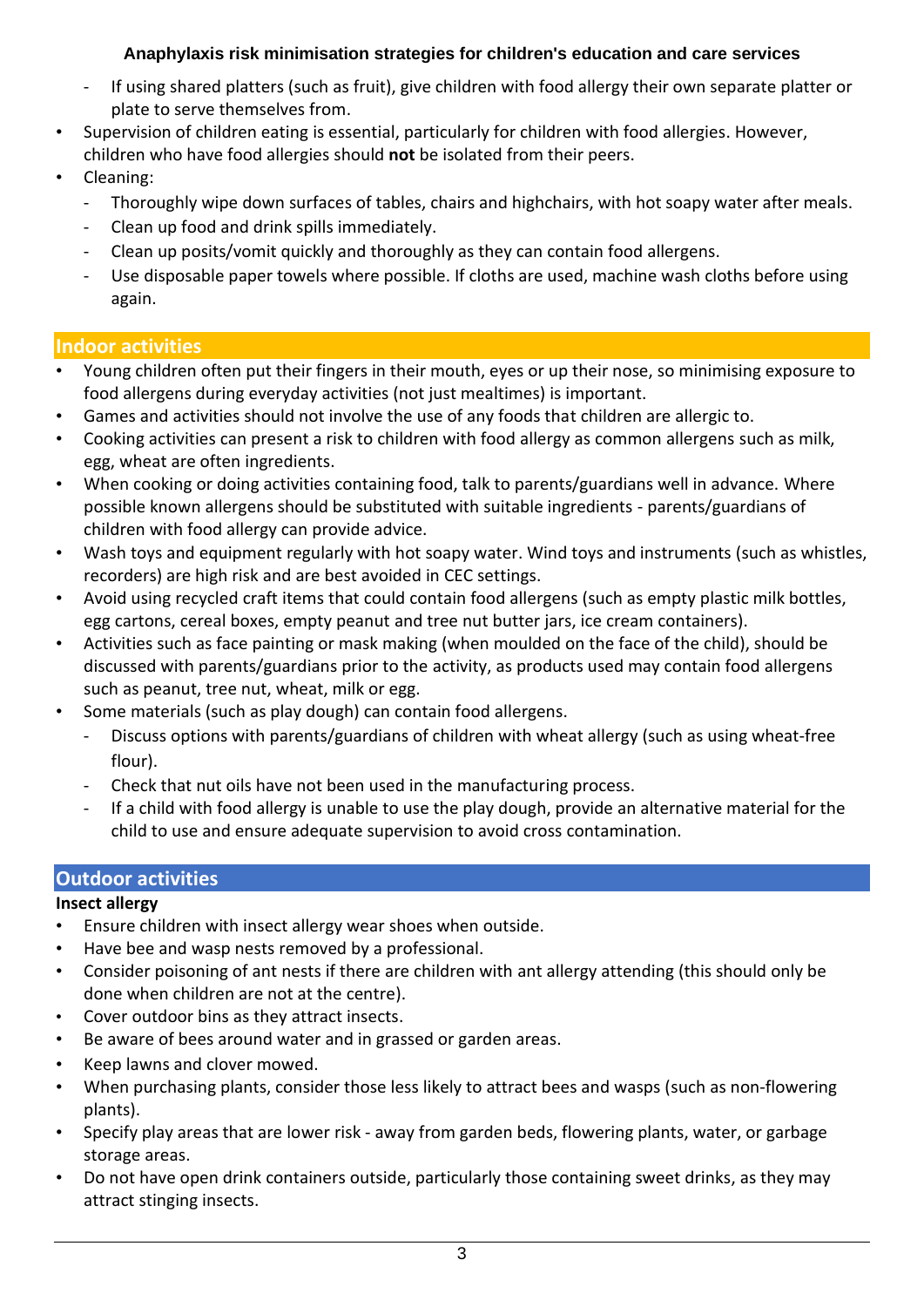#### **Tick allergy**

- To reduce the risk of tick bites in tick prone regions, children should wear a hat and cover skin when outdoors and remove these before going indoors, where possible.
- They should tuck their pants into their socks and wear long sleeved tops if possible.
- Consider having an ether containing spray in the first aid kit when engaging in activities in areas where ticks may be present.

### **Animal allergy**

- Some animal feed contains food allergens (such as nuts in birdseed and cow feed, milk and egg in dog food, fish in fish food, peanut butter in dog food, fish in cat food). If possible, source animal feed that does not contain foods that children are allergic to.
- Children with egg allergy should only handle chicks that hatched the previous day or longer (no wet feathers) and must wash their hands afterwards. [Further information](https://allergyfacts.org.au/resources/help-sheets/chickens-in-the-classroom) is available from Allergy & Anaphylaxis Australia.
- Exposure to animals such as domestic dogs, cats, rabbits, rats, mice, guinea pigs and horses may trigger contact dermatitis (rashes), eczema, allergic rhinitis (hay fever) and sometimes asthma.
- Anaphylaxis to animals such as horses or dogs is rare but may occur and should be considered with activities such as "show and tell", or visits to farms or zoos.

## **Food allergy**

- Do not use sunscreen containing any food products (such as nut oils, cow's or goat's milk).
- Children may be allergic to foods grown in the garden (it is possible to be allergic to any food including fruits and vegetables). Talk to parents/guardians if new foods are being introduced.
- Mulches used for gardens can contain food allergens (such as peanut shells) and mould allergens. If possible, source mulches that do not contain allergens and store in a dry place to minimise the growth of moulds.

## **Special events**

- Children should not miss out on activities because of their food allergy, however they (or the CEC service as a whole) may have to do things slightly differently to increase safety.
- Special events such as picnics are high risk for children with food allergy as staff can be distracted. Speak with parents/guardians of children with food allergy to see if they (or a trusted relative) may be able to attend as a volunteer to supervise the child.
- Consider children with food allergy when planning any fundraisers, cultural days or stalls, breakfast mornings, picnics and other celebrations involving food.
- Liaise with the parents/guardians of children with food allergies well in advance so they can provide suitable food, adjust the activity to accommodate the children with food allergies and/or plan to help on the day.
- Send a notice home to all parents/guardians prior to the event outlining that one or more children at the service have food allergies and request that these foods are avoided where possible.
- Children with food allergy should not consume any food brought in by other children/families even if they are thought to be safe.
- Children with food allergy can participate in birthday celebrations if their parents/guardians supply a safe 'treat box' or safe cupcakes that are stored in the service freezer in a labelled sealed container, to prevent cross contamination.